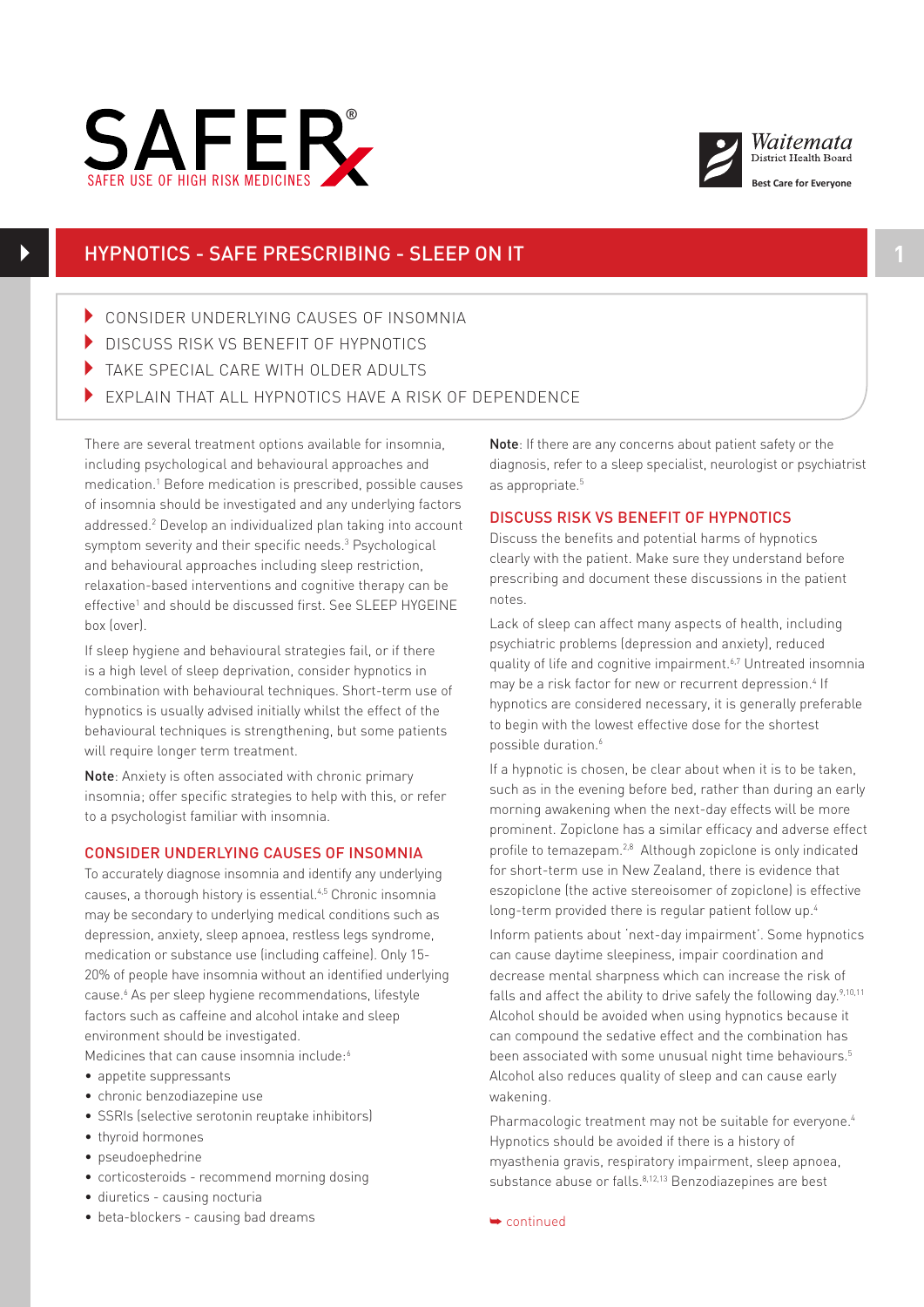



# HYPNOTICS **2**

insomnia.1,15

avoided if the patient has hepatic impairment. Sleep hygiene and cognitive-behavioural methods may be sufficient for some patients.5,14 Sleep hygiene plus behavioural techniques such as stimulus control, bedtime restriction, relaxation and meditation appear to be effective for chronic primary

Note: Patient surveys suggest that they do not always expect a prescription for a hypnotic, and are often open to other methods of treatment.16

#### TAKE SPECIAL CARE WITH OLDER ADULTS

Studies including older adults are lacking, and investigations from younger adults are likely to underestimate the adverse effects and interactions that are usually seen in the elderly.<sup>3</sup> In addition, there are conflicting results; some studies only found small, subtle and reversible adverse effects of longterm benzodiazepines with older adults, and others have found significant cognitive deficits.4

It is generally recommended to avoid prescribing hypnotics to older adults if possible because of their susceptibility to the sedative effects and the risk of falls.<sup>2,16</sup> If hypnotics are prescribed, initiate at a lower dose, and use short-acting formulations<sup>1</sup> because the half-life is usually prolonged in older adults.

There is some evidence to suggest that hypnotics can increase the risk of cognitive impairment, slow reaction time and decrease energy.<sup>6</sup> Hypnotics can potentially exacerbate delirium; make sure adequate monitoring is in place to assess this. Potential risks associated with long-term use include Alzheimer's disease.17

Inform older adults and caregivers about the expectations and possible adverse effects of hypnotics before prescribing. The benefits may not always outweigh the risks (see plot overleaf).

Before prescribing perform a medication review to ensure sleep-disrupting medications are minimised, and discuss appropriate bed and waking times.<sup>1</sup> Exposure to early morning light for 30 minutes on awakening along with other behavioural and cognitive techniques may be effective.<sup>18</sup>

## EXPLAIN THAT ALL HYPNOTICS HAVE A RISK OF **DEPENDENCE**

All hypnotics have the potential to cause symptoms of withdrawal and dependence.<sup>8</sup> The risk of dependence is greater with higher doses and longer durations of

treatment, and if there is a history of alcohol or drug abuse.<sup>19</sup> Abrupt termination of treatment can lead to symptoms of withdrawal, including agitation, anxiety, confusion and rebound insomnia.<sup>6</sup> To minimise these symptoms, reduce the dose slowly over weeks or months.<sup>6</sup> Taper as per individual patient response (eg taper by 25% of the daily dose every week, or slower).20

To clarify dose reduction, it may be effective to follow up the consultation with a personalised letter to the patient explaining why and how to taper the dose.<sup>6</sup> Consider referral to addiction services if there are patients who have particular difficulty with withdrawal.<sup>21</sup>

## SLEEP HYGIENE<sup>21</sup>

ASLEEP is a useful acronym for remembering sleep hygiene tips for primary insomnia.

- **A**lcohol, caffeine and nicotine should be avoided, especially in the evening
- **S**leep and sex should be the only uses of the bed; have a comfortable bed
- **L**eave laptops, TV and paperwork out of the bedroom and keep clocks out of sight; blue light from phones, computers and TV can exacerbate insomnia
- **E**xercise regularly and be active outdoors during the day
- **E**arly rising avoid sleeping-in or daytime naps; get up at the same time each day
- **P**lan for bedtime establish a bedtime routine to wind down; have a warm drink or a bath, avoid going to bed until you are drowsy.

Talk to your doctor about habits which may affect your sleep. Relaxation skills, sleep restriction or cognitive behavioural therapy with a psychologist or sleep specialist can be very helpful.

➥ continued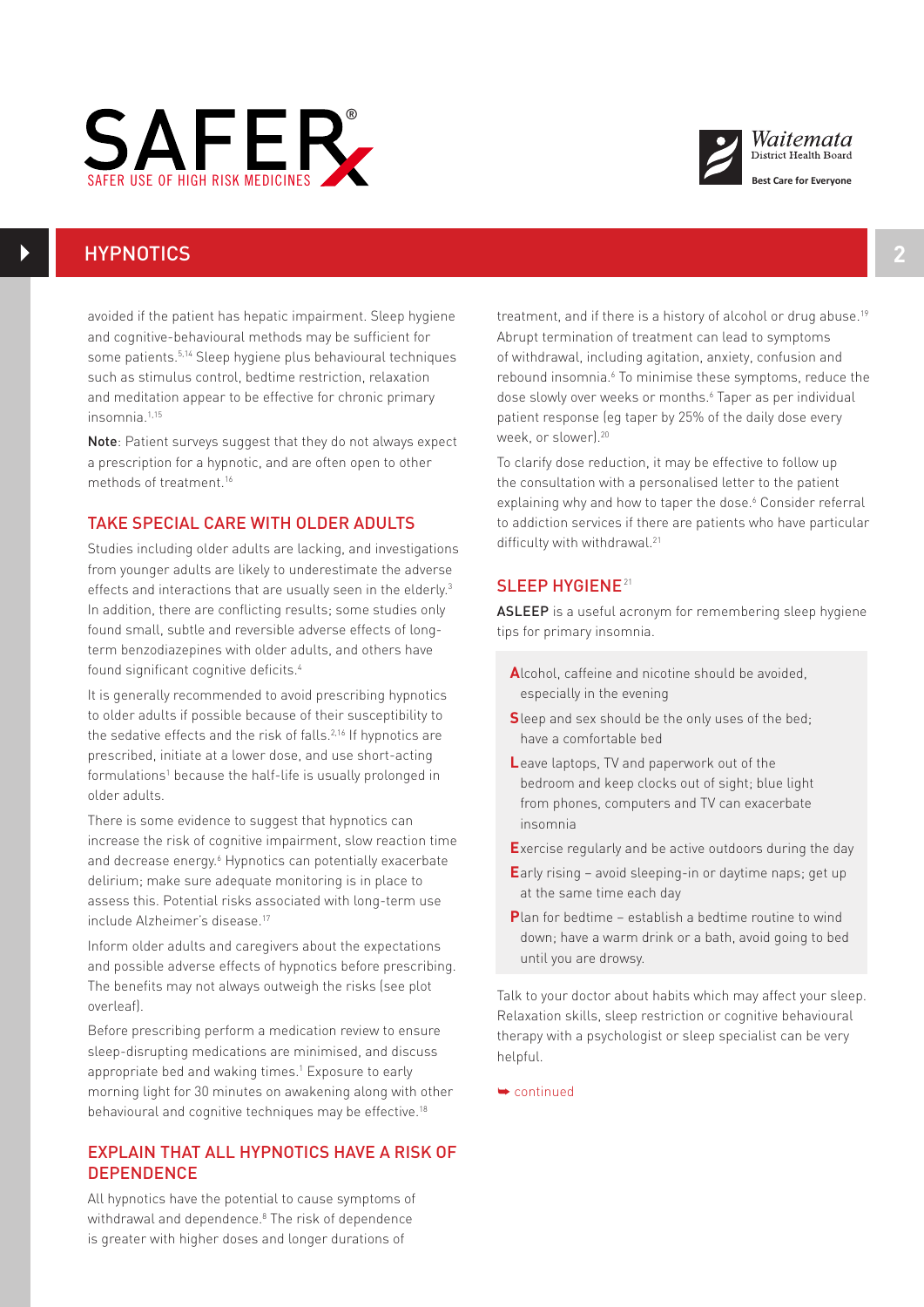



## HYPNOTICS **3**

 $\blacktriangleright$ 

## SLEEPING TABLETS FOR MORE THAN A WEEK?<sup>23</sup> WHAT WOULD HAPPEN IF 100 PEOPLE OVER 60 YEARS OF AGE TAKE

These 7 people sleep better, which means they get an extra 25 minutes sleep a night!

They also wake up once less every two nights.

For at least 76 people the tablets do NOTHING good or bad.

have side effects. One of them may be serious like a fall or car crash.



Adapted from Glass J et al BMJ 2005;331:1169-75

➥ continued